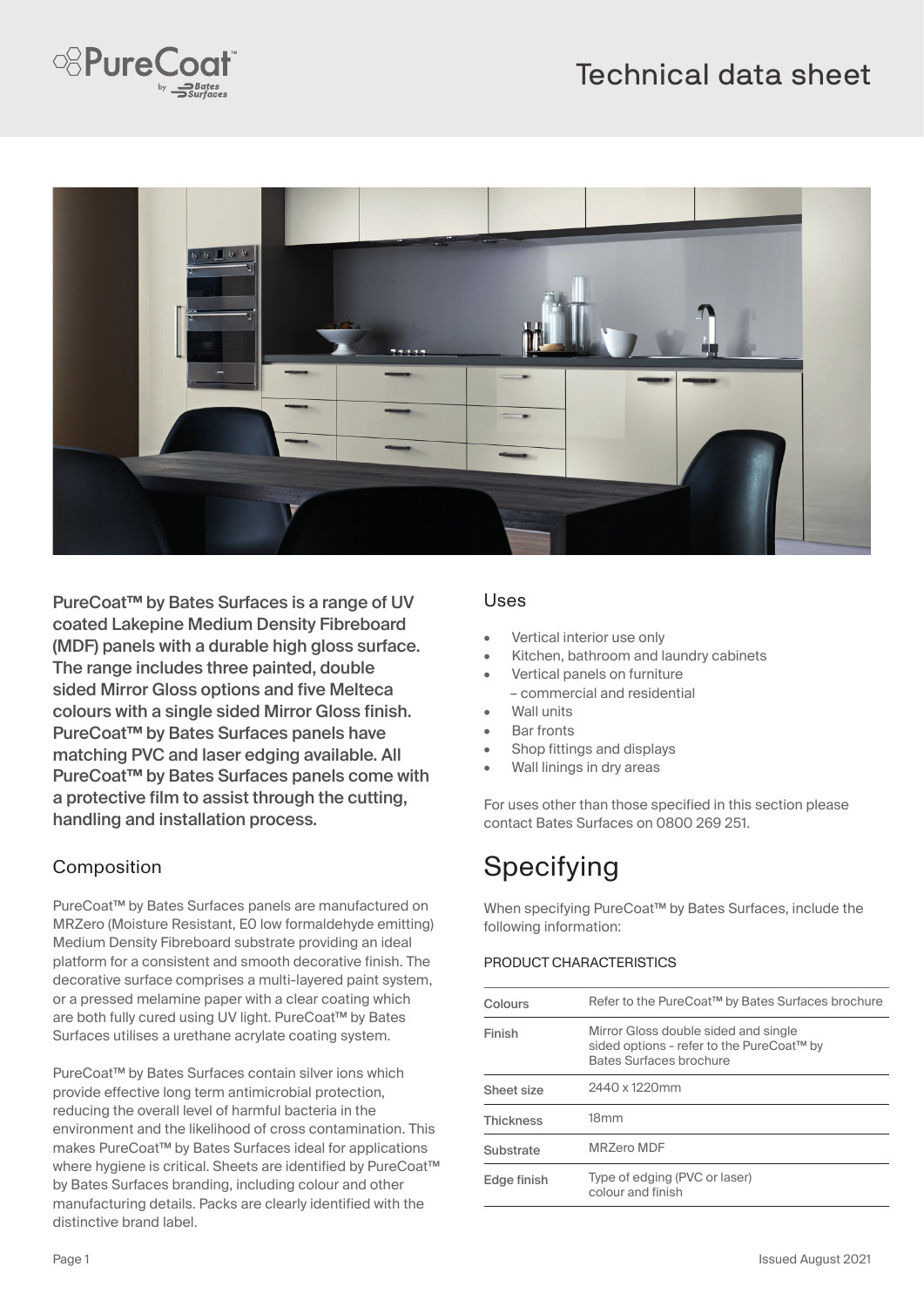# Design considerations

#### CHOOSING COLOURS

PureCoat™ by Bates Surfaces is no different from any other material in that darker colours and gloss finishes will always show scratches, dirty fingerprints and superficial wear and tear more readily than lighter colours or more textured finishes.

#### EDGE FINISHING AND SUBSTRATE EXPOSURE

The edges of PureCoat™ by Bates Surfaces can be finished using 1.0mm PVC solid edging, or 1.2mm laser edging with a matching Mirror Gloss finish. Edging a panel helps protect the substrate from damage and moisture.

#### CUTTING PANELS

Any cut outs or alterations to the board that leave the substrate exposed, and do not provide a water resistant seal, should be coated with a suitable water resistant barrier to help maintain the integrity of the board and prevent moisture ingress.

#### **ACCESSORIES**

It is important to consider the design of accessories, such as handles, to be used to finish off cabinetry and furniture or similar. The design of accessories can play a key part in ensuring moisture does not get trapped and cause the substrate to distort.

#### BATCH MATCHING

We recommend ordering all panels for one job together to avoid any slight colour variations that may occur between production runs.

#### PERFORMANCE DATA

#### DIRECTIONAL COLOURS

Within the PureCoat™ by Bates Surfaces range, Ink Black is a metallic colour. As a result of the manufacturing process, metallic colours have a directional orientation along the length of the sheet. This means that sheets will refect light in a different way depending on their orientation.

Metallic colours have a directional label on the sheet to indicate this direction. It is important that as each panel is cut from the sheet, the direction is recorded on each individual component. This will make it easier to keep the appearance of all panels consistent when installed.

#### VISIBLE DEFECTS

PureCoat™ by Bates Surfaces is produced to very high quality standards. Some very minor visual defects < 1.0mm in size are allowed, a maximum of one defect per side. These defects are identified on the panel, which will allow the defects to be positioned in a place where they will not be visible (such as on the inside face of a cupboard door), or for the defect to be cut around.

#### EFFECTS OF HEAT

Precautions must be taken to ensure PureCoat™ by Bates Surfaces is kept clear of heat sources, such as free standing fire places and space heaters, wall ovens and hot plates etc. The structural life of the substrate may be impaired if temperatures exceed 50°C for prolonged periods. PureCoat™ by Bates Surfaces can withstand short term exposure to temperatures of 65°C above ambient temperature without fear of ignition. Manufacturers of heat appliances referenced above must be consulted to ensure that correct clearances and ventilation are provided for.

| Properties               | <b>Test method</b>                                                              | <b>Test results</b>        |  |
|--------------------------|---------------------------------------------------------------------------------|----------------------------|--|
| Abrasion resistance      | AS/NZS 4266.2.2017                                                              | All colours $>$ 400 cycles |  |
| Resistance to scratching | AS/NZS 2924.2 Part 14<br>EN 438-2 Part 25<br>Dur-o-test                         | 0.9N<br>Rating 5<br>4.5N   |  |
| Resistance to staining   | Liquid agents for 16 hours<br>AS/NZS 4266.25                                    | 1 (no visible marks)       |  |
| Resistance to cracks     | 70°C oven for 24 hours<br>AS/NZS 4266.24                                        | 1 (no cracks)              |  |
| Resistance to steam      | Steam for 30 mins<br>AS/NZS 4266.2.2017                                         | 1 (no effect)              |  |
| Resistance to UV         | <b>Exposure to Xenon</b><br>Arc UV light for 306 kJ/m2<br>AS/NZS 2924.2 Part 16 | $\overline{4}$             |  |
| Fire rating              | ISO 5660.1<br>Average specific extinction area<br>Group number                  | 23.4 m2/kg<br>3            |  |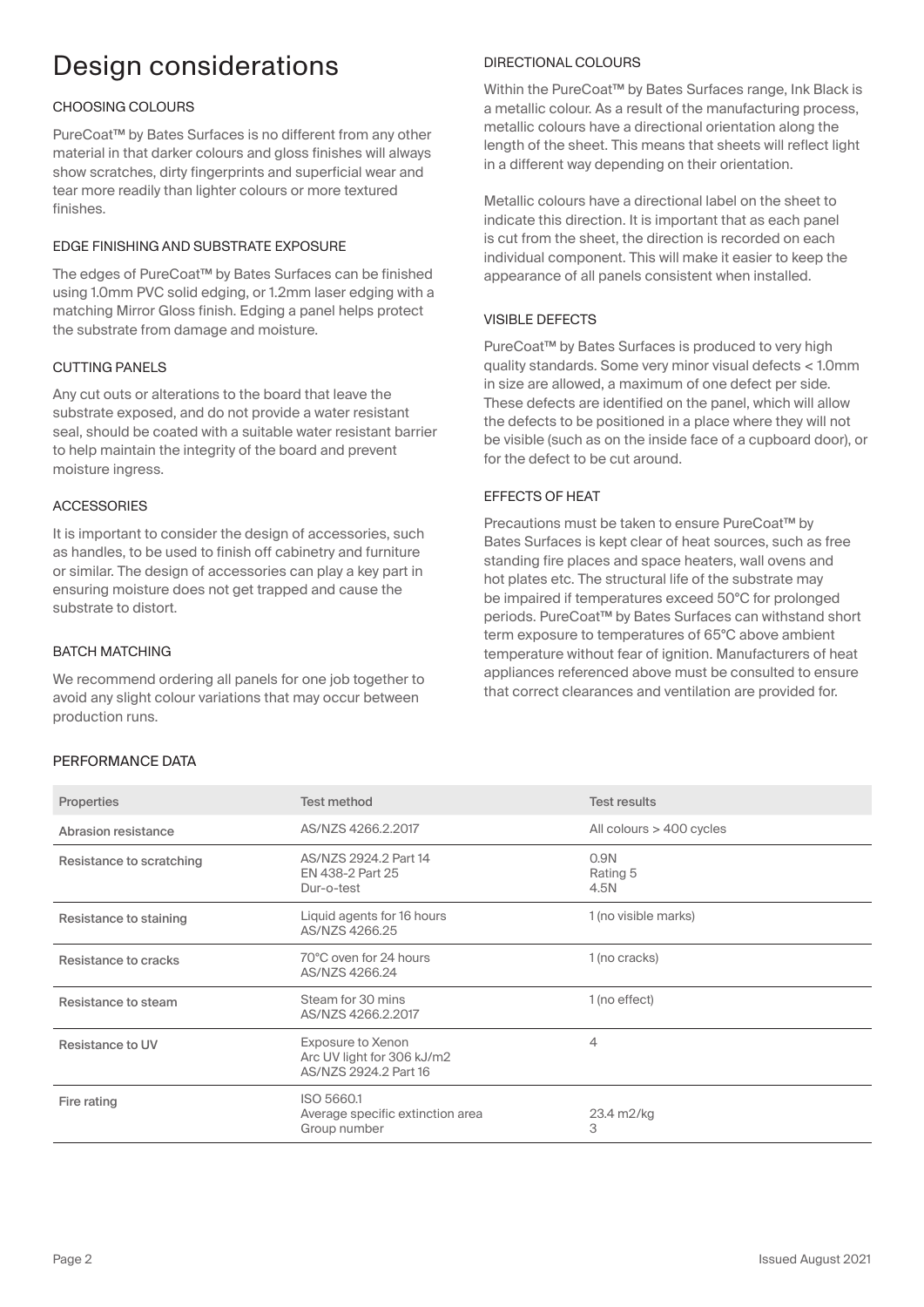#### LIMITATIONS

PureCoat™ by Bates Surfaces is not intended for use in exterior or semi-exterior (alfresco) situations.

- PureCoat™ by Bates Surfaces is not intended for use in a horizontal application.
- PureCoat™ by Bates Surfaces must not be used in high humidity or wet areas such as saunas or showers.
- PureCoat™ by Bates Surfaces substrate must not come in contact with any freestanding water. Failure to keep dry will affect the performance of the panel.
- Health and safety precautions (refer health and safety section of this tech data sheet).

#### STORAGE AND HANDLING

PureCoat™ by Bates Surfaces is a high quality product and must be handled accordingly.

- Care of the panel is essential to protect the surface.
- To avoid damage to the sheets, lift rather than drag or slide panels over each other or across sharp or gritty surfaces.
- Leave protective film on panels intact, until installed and ready for use.
- PureCoat™ by Bates Surfaces must be stored away from moisture, heat and sunlight and extreme humidity or temperature.
- Sheets must be flat stacked on aligned bearers or gluts.
- Bearers or gluts must be of uniform thickness and must extend across the full width of the stack, see image below. PureCoat™ must be protected from the weather, dampness and direct wetting and must be stored inside.



#### DURABILITY

- When stored, handled, used and maintained in accordance with this document, PureCoat™ by Bates Surfaces will meet the durability requirements of NZBC B2.3.1(c) for 5 years.
- Bates Surfaces will not be liable to any person for any product failure if the conditions as to storage, handling, use and maintenance of PureCoat™ by Bates Surfaces as outlined within this document are not complied with.

#### DIMENSIONS

| Thickness (mm)                                              | 18             |
|-------------------------------------------------------------|----------------|
| Weight (kgs/m <sup>2</sup> )                                | 13.7           |
| Sheet Tolerances (mm)                                       |                |
| Length & width                                              | $+/-2.00$      |
| <b>Thickness</b>                                            | $+0.50/ -0.00$ |
| Squareness (maximum<br>difference between diagonals)        | 2.00           |
| Straightness (maximum<br>deviation in plane along the edge) | 1.50 per metre |

### Working recommendation

#### MACHINING

To obtain the best results when machining PureCoat™ by Bates Surfaces, avoid excessive speed rates. Guidelines for cutting PureCoat™ by Bates Surfaces.

| Saw diameter (mm)     | 250  | 300  | 350  | 400  |
|-----------------------|------|------|------|------|
| Saw RPM               | 4600 | 3800 | 3300 | 2900 |
| # of teeth            | 80   | 96   | 108  | 120  |
| Rim speed (m/sec)     | 47   | 56   | 66   | 75   |
| Max feed rate (m/min) |      | я    |      | 1()  |

These are guidelines taken from various tooling manufacturers. Machines fitted with a scribing saw or hollow ground saw blade will produce the best result directly from the sawing equipment. This will eliminate further work prior to edge fnishing. Please consult with your tooling supplier to ensure safe operating speeds and the right style of blade is used for your equipment for the material being used.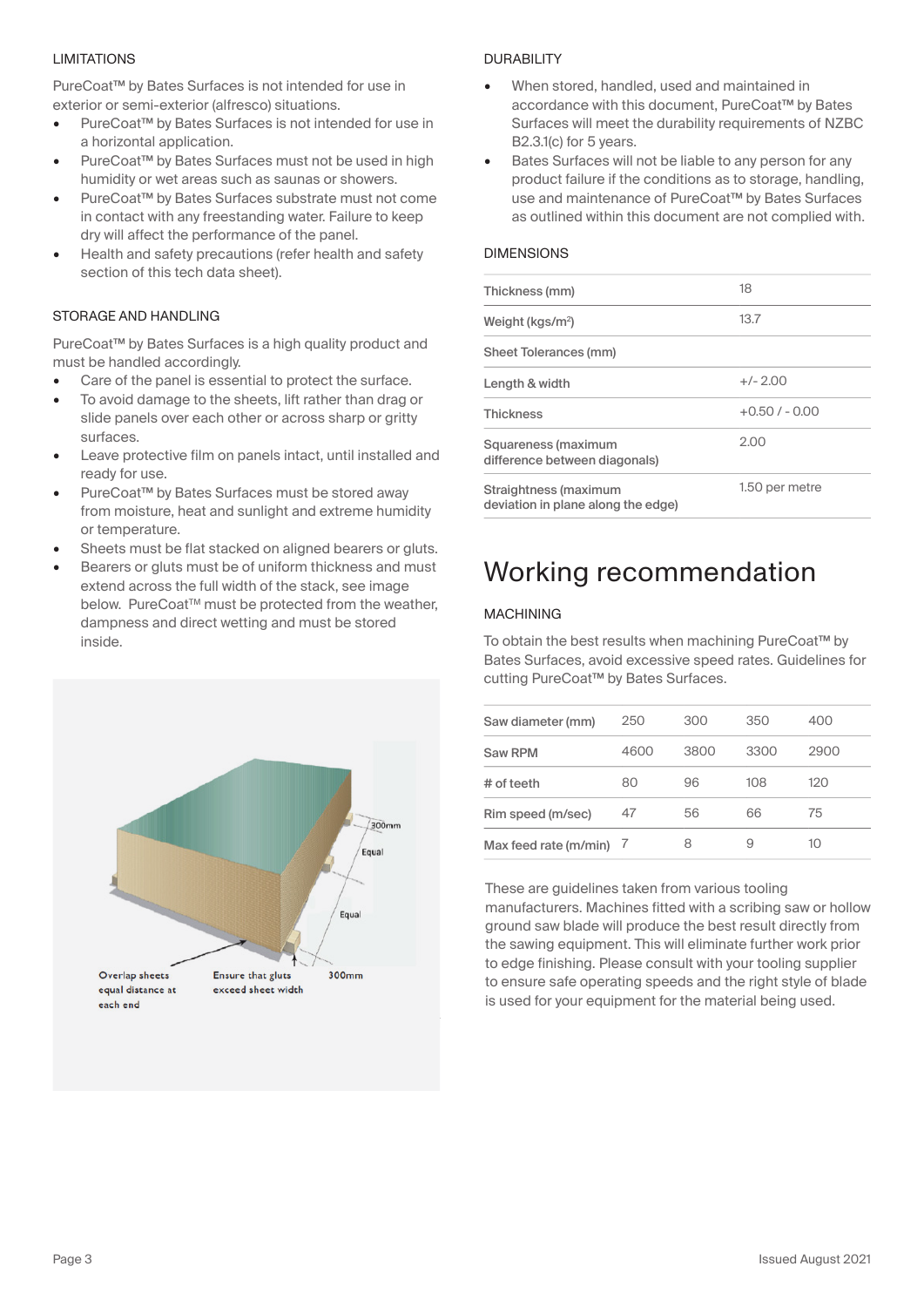### Guidelines for CNC machining of PureCoat<sup>™</sup> Panels

#### PANEL CUTTING

| <b>Cutter Type</b>       | 12mm Spiral cutter | 4mm Spiral cutter   |
|--------------------------|--------------------|---------------------|
| <b>Cutter Speed RPM</b>  | 18000 rpm          | 18000 rpm           |
| Max feed rate<br>(m/min) | $2.0$ m/min        | $1.0 \text{ m/min}$ |

Recommended cutters are Vortex 1200 two fute upcut finishing spiral type or equal.

#### PANEL BORING

| <b>Cutter Type</b>       | 20 <sub>mm</sub><br>Forstner bit | 8 <sub>mm</sub><br>Brad point | 5 <sub>mm</sub><br>Brad point |
|--------------------------|----------------------------------|-------------------------------|-------------------------------|
| <b>Cutter Speed RPM</b>  | 4000 rpm                         | 4000 rpm                      | 4000rpm                       |
| Max feed rate<br>(m/min) | $1.3 \text{ m/min}$              | $1.0$ m/min                   | $1.5$ m/min                   |

#### CHIP LOAD INFORMATION

The chip load is a measurement of the thickness of material removed by each cutting edge during a cut. This is a valuable piece of information which can then be used to calculate new setups.

Calculations are as follows: chip load = Feed Rate (millimetres per minute) / (RPM x 2 Flutes) Chip Load = 0.4233

Chip loads are based on material thickness of average size for the cutting edge length of the tool. These recommendations do not apply to thicker materials or tools with long cutting edge lengths. These chip loads are only a recommended starting point and may not accommodate all circumstances. We would strongly encourage you to consult your tool supplier directly on new tool applications.

#### CUTTER SETUP AND CUTTING TIPS

Care should be taken to ensure that the scriber tips of the cutter are set below the lower face of the panel to avoid chipping of the lower face veneer.

For fine finishing an onion skin cut\* finish is recommended and for small pieces such as small drawer backs and cabinet rails, these should be tabbed to adjacent parts to hold these in place during the cutting process.

Tabs need be only thick enough and long enough to hold 0.3mm, 15-20mm long.

Once the cutting is completed the tabs may be snapped off and if necessary, a light sanding to remove.

\*Onion skin cutting can be achieved by cutting the panels approximately 0.5mm over size on all sides and by leaving approximately 0.5mm of the lower face veneer in tact. A second cut of the panel is then made to trim the panel to the final dimensions with the cutter penetrating beyond the lower face thus ensuring a clean and non chipping panel.

# Fastening

#### SELECTED SCREWS

Always use screws specifically designed for use with Medium Density Fibreboard or particleboard e.g. Twinfast screws or Superscrews.

Drill a pilot hole slightly beyond the full depth of the screw penetration. Do not over-tighten screws. A drop of adhesive applied to the screw thread will increase holding power.

#### FACE SCREWING

To avoid surface lifting, screws must not penetrate more than two thirds of panel thickness, e.g. 18mm panel = 12mm maximum penetration. Pilot hole diameters for Lakepine MDF.

| Screw gauge                  | 3   | 4   | 5   | 6   |
|------------------------------|-----|-----|-----|-----|
| Pilot hole<br>diameter in mm | 1   | 2   | 2.4 | 2.6 |
|                              |     |     |     |     |
| Screw gauge                  |     | 8   | 9   | 10  |
| Pilot hole<br>diameter in mm | 2.7 | 3.0 | 3.3 | 3.5 |

### Door and panel installation

As the substrate is a wood based panel, it will react to changes in moisture, as will natural timber; and hence humidity variations will infuence the extent to which doors and panels will bow. The effect of door bowing can be minimised by following these installation instructions.

Bowing can be further minimised by avoiding large door sizes and panels. For example, split pantry doors (rather than one tall door) and individual doors for bar panels are recommended.

#### MINIMUM SPECIFICATION FOR NUMBER OF HINGES PER DOOR DEPENDING ON HEIGHT

| Door height    | $1 -$ | $851 -$ | $1351 -$ | $1801 -$ |  |
|----------------|-------|---------|----------|----------|--|
| in mm          | 850   | 1350    | 1800     | 2400     |  |
| Hinge quantity |       | -2      |          | h        |  |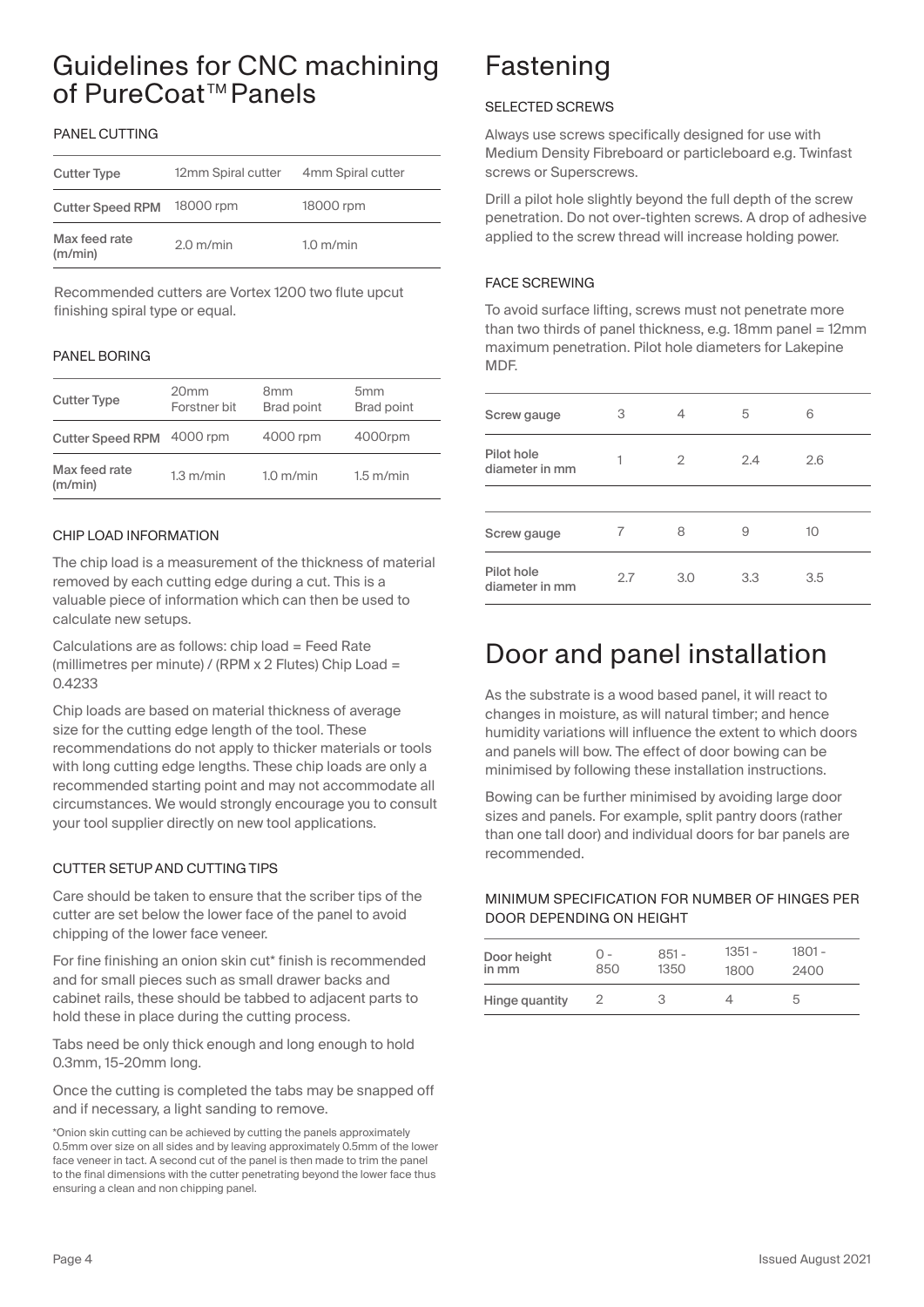#### EDGE FINISHING

It is recommended that all edges of panels are edge finished. The most common PureCoat™ edging options are:

- PureCoat™ Mirror Gloss PVC edgetape
- PureCoat™ Mirror Glass laser edgetape

#### PURECOAT™ PVC EDGETAPE

- Solid edging must be applied with an edge banding machine as cold pressing with contact adhesives is unsatisfactory.
- Solid edging comes primed for hot melt glue application or preglued for heat re-actived machines.
- Apply at feed rates and temperatures as per the mechanical edge bander and adhesive supplier's recommendations.

#### PURECOAT™ LASER EDGETAPE

- A two-layer edgetape, applied using a highly efficient laser or hot air edgebander that melts a colour matched functional layer on the reverse side of the edgetape and welds it to the decorated board.
- Almost no visible glue line once applied to board giving a clean seamless look.
- Permanent and invisible functional bond to the board gives improved heat and water resistance when compared to conventional edgetape technology. Care must be taken when applying around tight curves.

### Care and cleaning

Regular cleaning requires only a wipe down with warm soapy water, followed up with dry cloth.

NEVER USE ANY OF THE FOLLOWING ON PURECOAT™ BY BATES SURFACES FOR ANY REASON:

Abrasive cleaners, such as:

• Jif®

- Neat Janola®
- Ajax<sup>®</sup>
- Wire wool Scourer pads
- Chemico<sup>®</sup>
- Brasso®
- Sand paper
- Mr Muscle® cleaner Oven cleaner

Common household detergents can be used in conjunction with the instructions provided. A soft cloth should always be used. Apply cleaning products to the cloth rather than directly onto the PureCoat™ by Bates Surfaces product. Do not use scouring pads or abrasive cloths or cleaners (e.g. steel wool) as these can damage the surface. Cleaning solutions are to be immediately rinsed from the surface after wiping with water. A mild streak-free glass cleaner together with a soft fibre cloth can be used to remove surface streaks.

The following must not be used:

- Strong acid/alkali solutions including but not limited to: caustic soda/oven cleaner/ NaOH, hydrochloric acid, sulphuric acid.
- Abrasive materials including but not limited to: abrasive

creams (Jif, Brasso, toothpaste), scouring pads (even if marked non abrasive), steelwool, hog/ hard nylon bristled brushes, sand paper.

- Concentrated solvents including but not limited to: Methyl ethyl ketone (MEK), cleaning solvents at greater than 10% concentration (e.g. meths, turpentine, kerosene).
- The removal of dust from the surface can be easily achieved with the use of an electrostatic dusting cloth (e.g. Johnson's Pledge Grab-it®).

#### HEALTH AND SAFFTY

Health and safety precautions must be taken when working with wood panel products.

Exposure to wood dust and/or formaldehyde may cause irritation to the eyes, respiratory system and skin, and may cause sensitisation resulting in asthma and/or in dermatitis.

Wood dust is classifed as a known carcinogen. Repeated inhalation of wood dust over many years may cause nasal cancer. Formaldehyde has been evaluated by the International Agency for Research on Cancer (IARC) as a group 1, carcinogenic to humans.

Storage areas containing large quantities of Purecoat by Bates Surfaces must be adequately ventilated.

Work areas must be well ventilated and kept clean. Sawing, sanding and machining equipment must be fitted with dust extractors to ensure that dust levels are kept within standards laid down by Occupational Health and Safety New Zealand, or the specific country of use. If not, a dust mask conforming with AS/NZS 1715 and AS/NZS 1337 must be worn.

Offcuts, shavings and dust must be disposed of in a manner which avoids the generation of dust and in accordance with the requirements of local waste authorities.

In end use applications all product surfaces exposed to occupied space must be sealed.